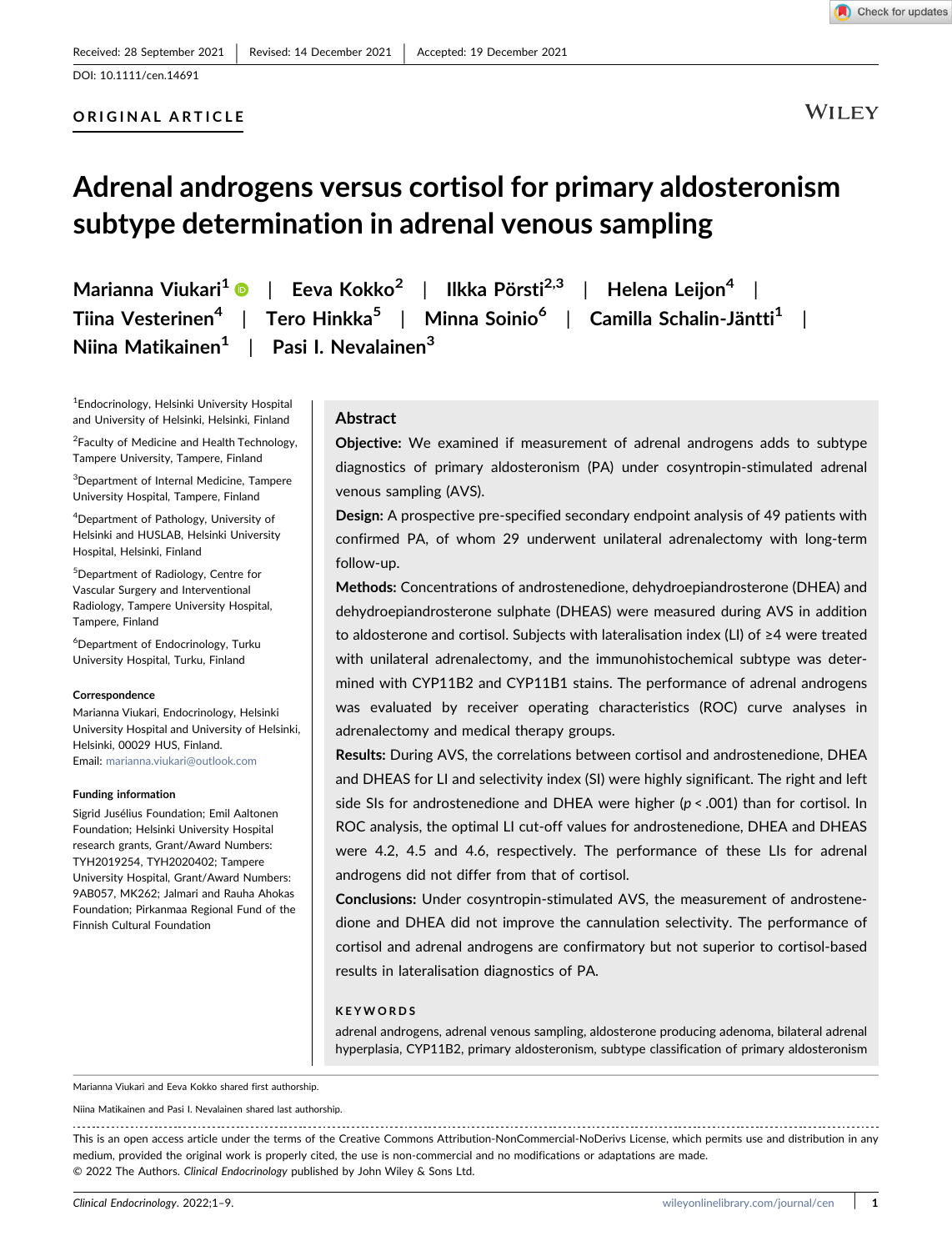# 1 | INTRODUCTION

Primary aldosteronism (PA) is the most frequent form of endocrine hypertension and is principally caused by unilateral aldosterone‐ producing adenoma (APA) or bilateral hyperaldosteronism.<sup>1,2</sup> Surgically curable APAs account for about  $30\% - 40\%$  of the cases.<sup>3,4</sup> Accurate PA subtyping is crucial since surgical treatment is associated with higher proportion of controlled hypertension, improved quality of life, and lower all-cause mortality when compared with medical treatment.<sup>5,6</sup>

The method recommended by the Endocrine Society for identifying unilateral aldosterone hypersecretion is adrenal venous sampling  $(AVS)^{1}$ Other techniques to determine lateralisation, such as adrenal CT and MRI have not proven sufficient specificity and the data regarding  $^{11}$ Cmetomidate positron emission tomography is even more scarce. $17,8$ Although the AVS method lacks standardisation, the number of patients cured after AVS‐based adrenalectomy remains high. In a multicentre study with more than 500 AVS‐based operated patients, complete biochemical cure was achieved in 93% of patients.<sup>9</sup>

AVS is technically demanding and the cure rate has been shown to improve with the use of cosyntropin, $10$  although arguments still exist both for and against the use of it. Since a high cortisol concentration is a definite determinant of adrenal venous (AV) blood, the success of selective sampling is assessed by the selectivity index (SI), defined as the ratio of cortisol concentrations in the AV and inferior vena cava (IVC) blood.<sup>11</sup> However, the use of cortisol concentration has several pitfalls. APAs may be cortisol co‐producing which leads to a suppressed aldosterone/cortisol ratio and a falsely low lateralisation index (LI) below the cut-off value.<sup>12,13</sup> Second, cortisol secretion is pulsatile, thus physiological fluctuations or any form of stress may confound the assessment of AVS selectivity and lateralisation. $14,15$  Third, the relatively long half-life of cortisol in the circulation (100 min) may result in a small AV/IVC ratio and unselective sampling[.16](#page-7-8)

Previous studies have investigated the usefulness of other adrenal hormones or metabolites to improve the diagnostic accuracy of AVS. Androstenedione, dehydroepiandrosterone (DHEA), 11-deoxycortisol and metanephrine have been shown to be superior biomarkers to cortisol in ascertaining the selectivity of AVS without cosyntropin stimulation. $16-20$  $16-20$  However, far fewer reports discussing the selectivity of cosyntropin‐stimulated AVS have been published1. $16,21,22$  In a study examining a panel of 15 adrenal steroids with and without cosyntropin stimulation (in 44% and 56% of cases, respectively), androstenedione, DHEA and 11‐deoxycortisol among others were considered potentially more sensitive alternatives to cortisol for determining the selectivity of AVS, $^{22}$  yet DHEA sulphate (DHEAS) failed to enhance the SI in comparison with cortisol.

In addition to determining the selectivity of AVS, androstenedione and DHEA have been suggested to be useful alternatives to cortisol, both in the absence and presence of cosyntropin, in assessing lateralized aldosterone production.<sup>[23](#page-8-1)</sup> In this study, however, ROC curve analyses determining the performance of androstenedione and DHEA in assessing the LI were not performed. AVS is a difficult and costly method and new biomarkers should not increase the time used, difficulty nor costs of the procedure.

In the present study we examine the value of the adrenal cortical hormones androstenedione, DHEA and DHEAS in comparison with cortisol in demonstrating (1) the selectivity of cannulation and (2) the lateralisation of aldosterone secretion during AVS with cosyntropin stimulation. PA was accurately ascertained and patients were carefully followed up after adrenalectomy. In contrast to previous studies, we compare the performance of androstenedione, DHEA and DHEAS with cortisol in designating correct lateralisation in surgically treated patients according to the immunohistochemical analysis of aldosterone synthase (CYP11B2). We also recorded postoperative cure by improved blood pressure, number of antihypertensive medications used and correction of hypokalaemia.

## 2 | MATERIALS AND METHODS

## 2.1 | Study subjects

This prospective pre‐specified secondary endpoint analysis included 49 patients with confirmed PA, who had plasma samples available from both AVs and IVC collected during the AVS procedure (Figure S1). The study design and main outcome have been reported previously.<sup>[7](#page-7-9)</sup> All subjects were diagnosed according to the Endocrine Society guidelines<sup>[24](#page-8-2)</sup> and underwent AVS at Tampere University Hospital as part of the diagnostic evaluation of PA. Hypercortisolism was excluded with clinical and biochemical assessments including 1 mg overnight dexamethasone test or measurement of 24‐h urinary cortisol excretion (cut-points of 100 nmol/l and 144 nmol, respectively). Further inclusion and exclusion criteria were described by Soinio et al.<sup>[7](#page-7-9)</sup> The study protocol was approved by the ethics committee of Turku University Hospital and was undertaken in accordance with the Declaration of Helsinki. Written consent was obtained from each patient after full explanation of the purpose and nature of all procedures used. The protocol was registered in the [ClinicalTrials.gov](https://ClinicalTrials.gov) database (NCT01567111).

Mineralocorticoid receptor antagonists (MRAs) were discontinued at least 6 weeks before the AVS procedures. Hypokalaemia was corrected by oral potassium supplementation. AVS was performed under continuous cosyntropin stimulation of 50 μg/h as described earlier.<sup>[7](#page-7-9)</sup> A portion of plasma was immediately used for routine cortisol analysis (electrochemiluminescence, ECLIA) and aldosterone was analysed by liquid chromatography with tandem mass spectrometry (LC‐MS/MS), while another sample fraction was frozen at −80°C until androstenedione and DHEA were measured with LC‐MS/MS and DHEAS with immunoassay (Abbott Architect). One subject had inadequate samples for both androstenedione and DHEA analysis, and 10 subjects for DHEAS analysis.

Catheterisation was considered successful when the selectivity index (SI = AV/IVC cortisol concentrations) on both sides was ≥5. PA was classified unilateral based on a lateralisation index (LI = aldosterone/cortisol ratio between the dominant and contralateral AVs)  $\geq 4$ .<sup>[11](#page-7-5)</sup> We also calculated the contralateral suppression index (CSI = aldosterone/cortisol ratio between the nondominant AV and IVC) where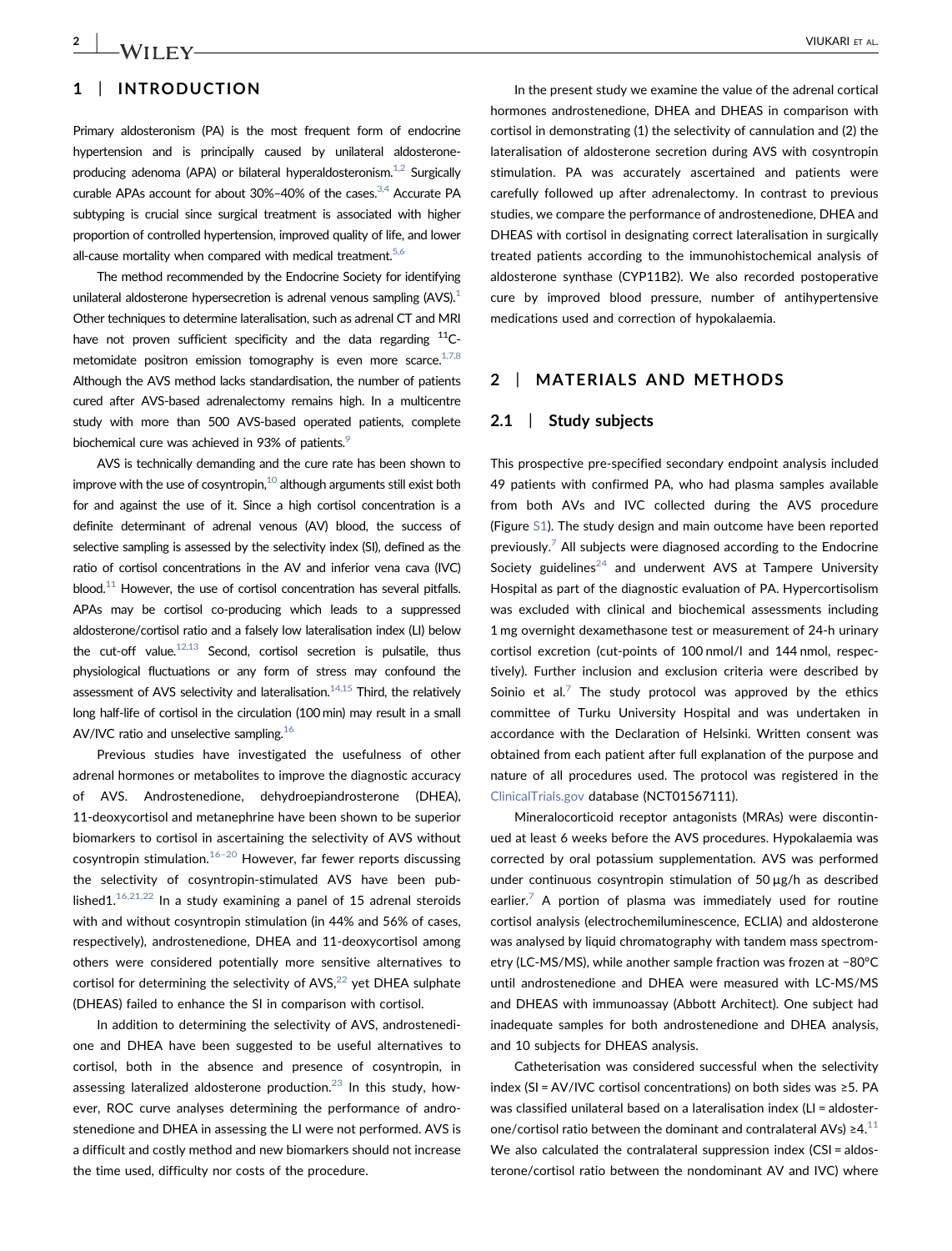values <1 suggest unilateral disease. Figure S1 illustrates the division of subjects into adrenalectomy and medical therapy groups.

Because the cut-point for cortisol-based LI remains debated,  $11,25$ we did a post hoc evaluation of cases in which there was discrepancy between cortisol and other adrenal androgen derived indexes. All discrepancies between indexes fell into cortisol‐derived LI range of 2.00–5.88, in whom we evaluated whether the use of additional adrenal androgens would have changed the diagnosis of the subtype of PA, and further in adrenalectomized patients, related this to immunohistochemical diagnosis and the cure after adrenalectomy.

## 2.2 | Follow-up of the patients

Among the adrenalectomy group, postoperative information was available at 3–6 months after surgery apart from the aldosterone and renin values, which were measured at variable times from a few days to 6 months postoperatively. Long‐term follow‐up data collected  $4.3 \pm 2$  years after AVS were available in all subjects of the adrenalectomy group. Surgical cure was categorized as complete, partial or absent according to the Primary Aldosteronism Surgical Outcome (PASO) criteria.<sup>[26](#page-8-3)</sup> Since aldosterone and renin measurements were not available at follow‐up, biochemical cure was classified according to plasma potassium levels.

## 2.3 | Histological and immunohistochemical analysis

Diagnostic hematoxylin‐and‐eosin‐stained adrenal slides were reviewed centrally in the Helsinki University Hospital by a single pathologist with special expertise in endocrine pathology (Helena Leijon). One or two representative blocks per case were selected with following criteria: (a) adenoma coupled with normal adrenal cortex and (b) hyperplasia presenting with a dominant nodule. Immunohistochemical labelling was performed with previously described primary antibodies CYP11B1 (11β‐hydroxylase, dilution 1:5) and CYP11B2 (aldosterone synthase, dilution 1:3000).<sup>27</sup> Each sample was categorized as APA or aldosterone‐producing nodules (APN, also described as non‐APA) based on immunohistochemistry (Figure S1) as described previously.<sup>[7,28,29](#page-7-9)</sup> Immunoreactivity was semiquantitatively assessed with H‐scoring system based on the staining intensity and the percentage of stained cells as described by Nakamura et al. and McCarty et al. $^{28,30}$  $^{28,30}$  $^{28,30}$  CYP11B1 H-score was analysed to investigate the role of subclinical cortisol co-secretion from APAs. $31$ 

# 2.4 | Statistical analysis

Results are expressed as either number and percentage, mean and standard deviation or median and interquartile range, as appropriate. Comparisons of independent samples were performed with either independent-samples t-test or Mann-Whitney U-test, as appropriate.

Wilcoxon test was used for within‐patient comparisons, as no transformation of skewed variables was applied. The relationships between the SIs and LIs with cortisol, androstenedione, DHEA, DHEAS and aldosterone were assessed using two‐tailed Spearman's correlation coefficients. A receiver operating characteristics (ROC) curve was constructed from the pairs of sensitivity and specificity measured for LI calculated using cortisol, androstenedione, DHEA and DHEAS. The ROC analysis was conducted using allocation to operation or medical therapy as the standard. One patient chose not to have adrenalectomy despite having lateralisation in AVS and was therefore excluded from the ROC analyses. One patient in the medical treatment group had failed cannulation according to SI with androstenedione and DHEAS and was excluded from the ROC analysis of these two hormones. SPSS Statistics (version 27 for MAC) was used for statistical analyses.

## 3 | RESULTS

### 3.1 | Patient characteristics

Patient characteristics are displayed in Table [1.](#page-3-0) Most patients presented with normokalaemia, but total of 17 were on MRAs, while 29 were using potassium supplements. According to the AVS results, 29 patients had a unilateral disease and consequently underwent unilateral adrenalectomy. The division to the APA and APN subgroups was based on CYP11B2 staining of the histological samples (Figure S1).

# 3.2 | Outcome of the adrenalectomy and long‐term cure

Clinical data post‐adrenalectomy in the APA and APN subgroups is presented in Table [2](#page-4-0). No significant differences in blood pressure, daily defined dose (DDD) of antihypertensive medications, postoperative plasma potassium concentration or aldosterone‐to‐renin ratio (ARR) were observed between the groups.

In accordance with the PASO criteria, $26$  complete or partial biochemical cure 3–6 months after adrenalectomy was achieved in all 29 patients. Postoperative aldosterone and renin analyses were missing from two patients but based on the resolution of their hypokalaemia they were classified as biochemically cured. Complete clinical cure was achieved in 8 (27.6%) patients, partial clinical cure in 19 (65.5%) patients and clinical cure was absent in 2 (6.9%) patients (Table [2\)](#page-4-0).

Patients in the adrenalectomy group were followed up to 7 years (mean  $4.3 \pm 2$  years). The APA subgroup retained normokalaemia without potassium supplements suggesting biochemical remission, while in the APN subgroup three (33.3%) patients lost the postoperative improvement and presented with absent clinical improvement during the long-term follow-up. Two of the patients had low potassium level (<3.3 mmol/l) and one had restarted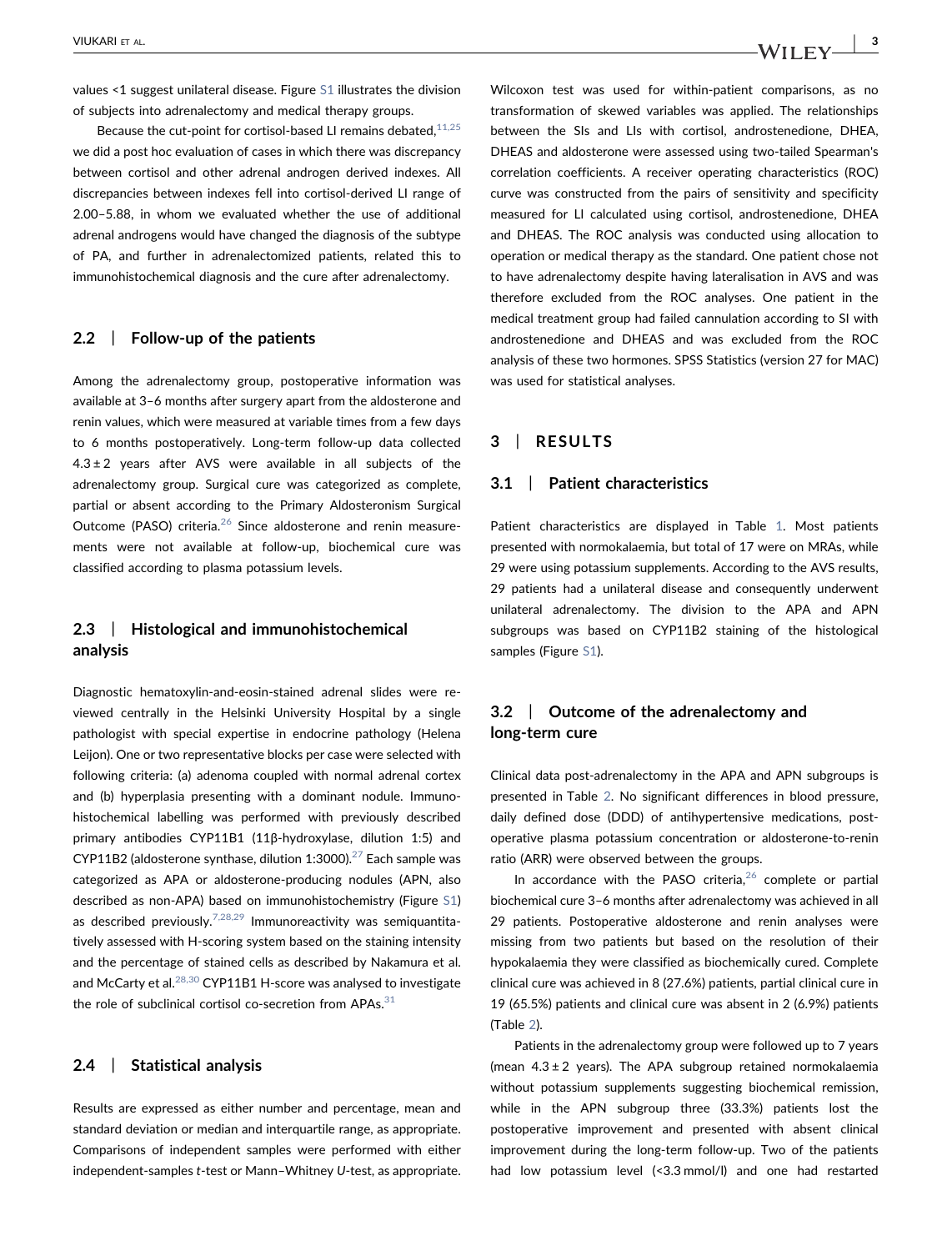#### <span id="page-3-0"></span>TABLE 1 Patient characteristics at baseline

| Variable (reference range, unit)     | All subjects<br>$n = 49$ | Adrenalectomy<br>Total, $n = 29$ | APA, $n = 20$    | APN, $n = 9$     | Medical therapy<br>$n = 20$ |
|--------------------------------------|--------------------------|----------------------------------|------------------|------------------|-----------------------------|
| Number (male/female)                 | 49 (37/12)               | 29 (20/9)                        | 20(12/8)         | 9(8/1)           | 20(17/3)                    |
| Age $(y)$                            | $53.2 \pm 8.6$           | $53.2 \pm 9.1$                   | $52.1 \pm 9.0$   | $55.9 \pm 9.2$   | $53.1 \pm 8.2$              |
| BMI $(kg/m2)$                        | $30.6 \pm 5.6$           | $30.0 \pm 6.0$                   | $28.7 \pm 6.0$   | $32.9 \pm 5.0$   | $31.4 \pm 5.1$              |
| Systolic BP (mmHg)                   | $154 \pm 20$             | $155 \pm 19$                     | $158 \pm 21$     | $148 \pm 7$      | $154 \pm 21$                |
| Diastolic BP (mmHg)                  | $94 \pm 10$              | $94 \pm 10$                      | $95 \pm 12$      | $90 \pm 6$       | $94 \pm 10$                 |
| Lowest plasma $K^+$ (3.3–5.2 mmol/l) | $3.0 \pm 0.4$            | $2.8 \pm 0.3$                    | $2.7 \pm 0.3$    | $3.1 \pm 0.3$    | $3.2 \pm 0.4^{**}$          |
| Plasma $K^+$ (3.3-5.2 mmol/l)        | $3.5 \pm 0.4$            | $3.3 \pm 0.4$                    | $3.3 \pm 0.4$    | $3.5 \pm 0.3$    | $3.7 \pm 0.3^*$             |
| 24 h U-K <sup>+</sup> (60-90 mmol)   | $129 \pm 41$             | 131 (104-172)                    | $143 \pm 39$     | $132 \pm 40$     | 106 (86-127)*               |
| Serum aldosterone (<520 pmol/l)      | 568 (432-829)            | 685 (484-1116)                   | 715 (552-1328)   | 497 (347-749)    | 531 (371-628)*              |
| PRA $(1.5 - 5.7 \mu g/l/h)$          | $0.2$ (< $0.2 - 0.3$ )   | $0.2$ (< $0.2 - 0.2$ )           | $0.2$ (<0.2-0.2) | $0.2(0.2 - 0.6)$ | $0.2(0.2-0.2)$              |
| DRC (4.4-46 mU/l)                    | $2.5(n=3)$               | $2.1(n=2)$                       | $2.1 (n = 2)$    | $(n = 0)$        | 10.1 $(n = 1)$              |
| ARR, PRA                             | 1983 (1480-3350)         | 2660 (1645-4105)                 | 3433 (2480-5118) | 1825 (1183-2188) | 1655 (1390-2645)*           |
| ARR, DRC                             | 338 (N/a)                | $1055$ (N/a)                     | 1055 ( $N/a$ )   | N/a              | 119(N/a)                    |
| 24 h U-aldosterone (<40 nmol)        | $60(51-90)$              | $71(57-114)$                     | 73 (57-137)      | $57(56 - 71)$    | 56 $(47-64)$ *              |
| Antihypertensive medication, DDD     | $4.2 \pm 2.6$            | $4 \pm 2.4$                      | $4.5 \pm 2.3$    | $4.1 \pm 2.7$    | $4.1 \pm 2.9$               |

Note: The adrenalectomy group was divided into APA and APN groups according to the adrenal pathology. Asterisks indicate significant differences between medical therapy versus adrenalectomy at baseline.

Abbreviations: APA, aldosterone‐producing adenoma; APN, aldosterone‐producing nodules; ARR, aldosterone–renin ratio; BMI, body mass index; BP, blood pressure; DDD, daily defined dose; DRC, direct renin concentration; N/a, not available; PRA, plasma renin activity; U, urine.

Number (n), mean and standard deviation, or median and interquartile range.

<span id="page-3-1"></span> $*p < .05; **p < .001$ .

spironolactone due to hypertension and hypokalaemia. All the remaining patients in the APN subgroup used antihypertensive medication other than MRA at follow‐up, but with a lower DDD than before adrenalectomy, and thus they were classified as having reached partial clinical cure. In the APA subgroup, 40% of the patients had no need of antihypertensive medication and presented with complete clinical cure.

## 3.3 | Selectivity index in AVS

Medians for cortisol, androstenedione, DHEA and DHEAS from the left and right AV and IVC, as well as SI values calculated for each hormone are displayed in Table [3](#page-4-1). Expectedly, the step-up between DHEAS from each AV compared with IVC was modest but significant  $(p < .001)$ , resulting in low SI-values when compared with the three other hormones. The right and left SIs for androstenedione and DHEA were significantly higher ( $p < .001$ ) than for cortisol.

Significant positive correlations (p < .001) were observed between the SI values for cortisol and adrenal androgens, both in the right (r = .639, .689 and .563 for androstenedione, DHEA and DHEAS, respectively) and left  $(r = .532, .672, .001, .554$  for androstenedione, DHEA and DHEAS, respectively) sides (Figure S2). The concentrations of adrenal androgens and cortisol did not differ in the AVs when the left and right or the dominant and the nondominant sides were compared (Tables [3](#page-4-1) and [4](#page-5-0)). The same applied for subgroup analysis in the adrenalectomy and the medical therapy groups. In one patient, the right‐side SI values for both androstenedione and DHEA were low (2.48 and 3.25, respectively), whereas with cortisol the SI was 20.3.

# 3.4 | Lateralisation index and contralateral suppression index in AVS

The LI values and CSI values are presented in Table [4](#page-5-0). There were strong positive correlations between LIs corrected with androstenedione, DHEA and DHEAS in comparison with cortisol‐corrected LI  $(r = .905, .873$  and  $.936$ , respectively,  $p < .001$  for all, Figure S3). In the adrenalectomy group, no statistically significant differences were detected between LIs corrected with each adrenal androgen when compared with cortisol. However, in the APA subgroup, DHEAS‐ corrected LI was significantly higher than that with cortisol ( $p = .035$ ), while in the APN subgroup no such differences were observed.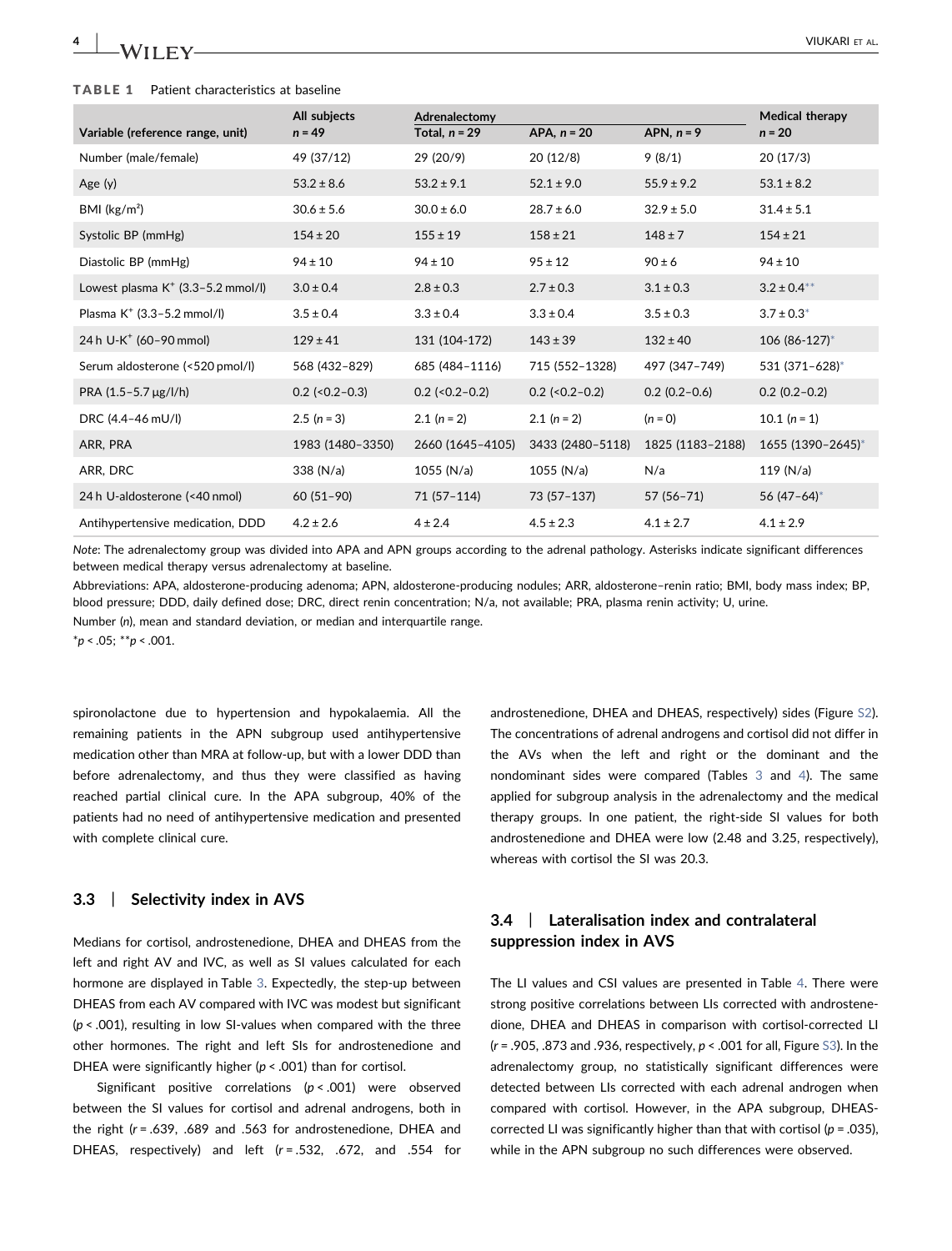<span id="page-4-0"></span>TABLE 2 Clinical and biochemical cure in the adrenalectomy group according to the PASO criteria<sup>[23](#page-8-1)</sup>

|                                        | All adrenalectomized, $n = 29$ |               | APA, $n = 20$      |               | APN, $n = 9$        |               |
|----------------------------------------|--------------------------------|---------------|--------------------|---------------|---------------------|---------------|
| Variable (reference range, unit)       | Postoperative                  | Follow-up     | Postoperative      | Follow-up     | Postoperative       | Follow-up     |
| Biochemical cure                       |                                |               |                    |               |                     |               |
| Complete, n (%)                        | 27 (93.1)                      | N/a           | 18(90)             | N/a           | 9(100)              | N/a           |
| Partial, n (%)                         | 2(6.9)                         | N/a           | 2(10)              | N/a           | 0(0)                | N/a           |
| Absent, n (%)                          | 0(0)                           | N/a           | 0(0)               | N/a           | 0(0)                | N/a           |
| Clinical cure                          |                                |               |                    |               |                     |               |
| Complete, n (%)                        | 8(27.6)                        | 8(27.6)       | 6(30.3)            | 8(40.0)       | 2(22.2)             | O(0)          |
| Partial, n (%)                         | 19 (65.5)                      | 18 (62.1)     | 14 (73.7)          | 12 (60.0)     | 5(55.6)             | 6(66.7)       |
| Absent, n (%)                          | 2(6.9)                         | 3(10.3)       | 0(0)               | 0(0)          | 2(22.2)             | 3(33.3)       |
| Systolic BP (mmHg)                     | $133 \pm 13$                   | $133 \pm 10$  | $133 \pm 14.4$     | $133 \pm 9$   | $132 \pm 10$        | $132 \pm 14$  |
| Diastolic BP (mmHg)                    | $80 \pm 9$                     | $82 \pm 9$    | $80 \pm 10$        | $83 \pm 9$    | $80 \pm 8$          | $79 \pm 8$    |
| Plasma $K^+$ (3.3-5.2 mmol/l)          | $4.0 \pm 0.5$                  | $4.0 \pm 0.4$ | $4.1 \pm 0.5$      | $4.1 \pm 0.3$ | $3.8 \pm 0.3$       | $3.8 \pm 0.4$ |
| Serum aldosterone (<520 pmol/l)        | 76 (30-208)                    | N/a           | 71 (30-178)        | N/a           | 164 (44-213)        | N/a           |
| PRA $(1.5 - 5.7 \mu g/l/h)$ , n = 15   | $0.6(0.2 - 2.4)$               | N/a           | $0.7(0.2 - 5.2)$   | N/a           | $0. (0.2 - 2.0)$    | N/a           |
| DRC $(4.4-46 \text{ mU/l})$ , $n = 12$ | $10.2(5.3-19.5)$               | N/a           | $10.4(5.0-21.0)$   | N/a           | $10.0 (6.1 - 37.5)$ | N/a           |
| ARR, PRA, $n = 15$                     | 140 (33-297)                   | N/a           | 140 (17-297)       | N/a           | 118 (85-603)        | N/a           |
| ARR, DRC, $n = 12$                     | $11.9(6.5-19.7)$               | N/a           | $12.3(7.9 - 21.4)$ | N/a           | $11.5(4.4 - 17.8)$  | N/a           |
| Antihypertensive medication, DDD       | $2.3 \pm 2.3$                  | $1.9 \pm 2.0$ | $2.1 \pm 2.3$      | $1.1 \pm 1.5$ | $3.0 \pm 2.3$       | $3.7 \pm 2.0$ |

Note: Postoperative clinical data and potassium values are collected at 3–6 months postoperatively. The sampling times for aldosterone and renin concentrations varied from a few days to 6 months postoperatively, and thus, some individuals show suppressed renin, but normalisation of ARR. The follow-up data were collected at 4.3 ± 2.0 years after surgery. The APA and APN groups were defined according to the adrenal CYP11B2 staining (see Figure S1). Number (n) and (percentage), mean ± standard deviation, or median (interquartile range).

Abbreviations: APA, aldosterone‐producing adenoma; APN, aldosterone‐producing nodules; ARR, aldosterone–renin ratio; BP, blood pressure; DDD, daily defined dose; DRC, direct renin concentration; N/a, not available; PRA, plasma renin activity.

<span id="page-4-1"></span>TABLE 3 Concentrations and selectivity indexes of adrenal androgens and cortisol

|                 | <b>Right AV</b>        | Left AV                | <b>IVC</b>     | SI right side      | SI left side             |
|-----------------|------------------------|------------------------|----------------|--------------------|--------------------------|
| Androstenedione | 531.5 (360.8–653)      | 360.5 (263.5. - 484.5) | $5.0(3.7-6.5)$ | 96 (78-144)*       | 75 (45-102)*             |
| <b>DHEA</b>     | 2210 (1388–3595)       | 1229 (750-1823)        | $19(11-30)$    | $121 (86 - 163)^*$ | $66(48-93)$ <sup>*</sup> |
| <b>DHEAS</b>    | $5.4(3.9 - 7.7)$       | $4.6(3.4 - 7.1)$       | $3.5(2.5-5.1)$ | $1.5(1.4-1.7)^{*}$ | $1.3(1.3-1.5)^{*}$       |
| Cortisol        | 29,696 (21,622-39,995) | 18,790 (13,462-26,999) | 864 (724-994)  | $36(26-43)$        | $21(16-31)$              |

<span id="page-4-2"></span>Note: Asterisks indicate significant differences in SI between adrenal androgens and cortisol. Median (interquartile range). Abbreviations: AV, adrenal vein; DHEA, dehydroepiandrosterone; DHEAS, DHEA sulphate; IVC, inferior vena cava; SI, selectivity index.  $*_{p}$  < .001.

Similarly, there were strong positive correlations between CSIs with cortisol and adrenal androgens across all patients (r = .907, .963 and .959 for androstenedione, DHEA and DHEAS, respectively, p < .001 for all, data not shown).

We used ROC analysis to estimate the optimal LI cut-off values for the adrenal androgens. These were 4.2, 4.5 and 4.6 for androstenedione, DHEA and DHEAS, respectively (Figure [1\)](#page-6-0). There were no differences between the AUCs of the ROC curves between the adrenal androgens and cortisol.

# 3.5 | Analysis of subjects with discrepant results between cortisol and adrenal androgens

We evaluated whether using the determined LI cut-off values for androstenedione, DHEA and DHEAS would have resulted in a different choice of treatment in any of the patients. Eight cases with cortisol‐corrected LI from 2.00 to 5.88 had discrepant LI with adrenal androgens compared to cortisol. Table S1 displays all 13 subjects who fell into this LI range. Single adrenal androgens performed variably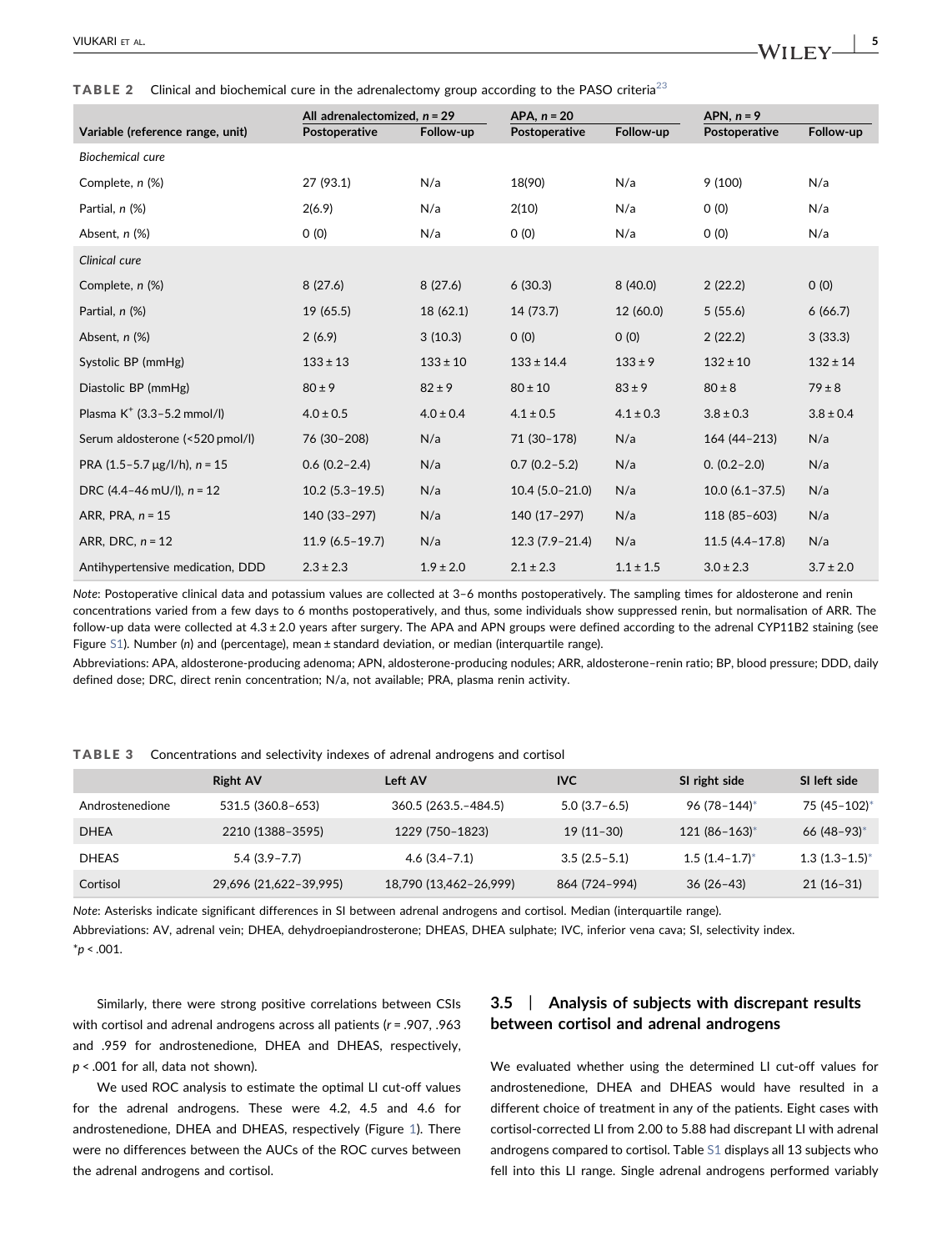<span id="page-5-0"></span>

|  | TABLE 4 Lateralisation indexes (LIs) and contralateral suppression indexes (CSIs) of adrenal androgens and cortisol |  |  |  |  |  |  |
|--|---------------------------------------------------------------------------------------------------------------------|--|--|--|--|--|--|
|--|---------------------------------------------------------------------------------------------------------------------|--|--|--|--|--|--|

|                   | Medical therapy, $n = 20$ |                            |                | Adrenalectomy, $n = 29$ |                     |                                     |                                   |                   |
|-------------------|---------------------------|----------------------------|----------------|-------------------------|---------------------|-------------------------------------|-----------------------------------|-------------------|
|                   | <b>Dominant AV</b>        | <b>Contralateral AV LI</b> |                | <b>CSI</b>              | <b>Dominant AV</b>  | Contralateral AV LI                 |                                   | <b>CSI</b>        |
| Cortisol (nmol/l) | 30.564                    | 30,281                     | 1.6            | 2.2                     | 18.880              | 22,800                              | 14.2                              | 0.4               |
|                   | $(15.688 - 23.419)$       | $(23, 419 - 38, 614)$      | $(1.3 - 2.1)$  | $(1.6 - 2.9)$           |                     | $(12,540-34,386)$ $(16,275-27,695)$ | $(6.7 - 77.4)$                    | $(0.5 - 0.8)$     |
| $A4$ (nmol/l)     | 518                       | 538                        | 1.7            | 0.8                     | 379                 | 364                                 | 12.0                              | 0.1               |
|                   | $(286 - 678)$             | $(398 - 620)$              | $(1.3 - 3.3)$  | $(0.4 - 0.9)^{**}$      | $(263 - 519)$       | $(248 - 559)$                       | $(6.5 - 74.7)$                    | $(0.04 - 0.3)$ ** |
| DHEA (nmol/l)     | 1362                      | 2170                       | 2.4            | 0.7                     | 1400                | 1454                                | 14.5                              | 0.1               |
|                   | $(615 - 3020)$            | $(1583 - 3595)$            | $(1.6 - 3.8)$  | $(0.5 - 0.9)$ **        | $(870 - 2740)$      | $(884 - 2410)$                      | $(6.7 - 87.3)$                    | $(0.03 - 0.2)$ ** |
| DHEAS (µmol/l)    | 6.6                       | 6.4                        | 1.6            | 46.7                    | 4.5                 | 4.8                                 | 16.3                              | 6.6               |
|                   | $(3.8 - 7.7)$             | $(4.4 - 9.2)$              | $(1.3 - 2.5)$  | $(36.6 - 70.8)$ **      | $(3.1 - 7.3)$       | $(3.2 - 7.6)$                       | $(8.0 - 76.6)$                    | $(1.6 - 13.0)$ ** |
|                   | APN, $n = 9$              |                            | APA, $n = 20$  |                         |                     |                                     |                                   |                   |
|                   | Dominant AV               | Contralateral AV LI        |                | <b>CSI</b>              | <b>Dominant AV</b>  | Contralateral AV LI                 |                                   | <b>CSI</b>        |
| Cortisol (nmol/l) | 21,290                    | 17,481                     | 7.1            | 0.7                     | 18,295              | 23,302                              | 41.7                              | 0.2               |
|                   | $(13.692 - 36.731)$       | $(15,515-26,486)$          | $(5.2 - 11.8)$ | $(0.4 - 1.2)$           | $(11,072 - 26,020)$ | $(16, 484 - 27, 960)$               | $(10.1 - 103.1)$                  | $(0.1 - 0.7)$     |
| A4 (nmol/l)       | 578                       | 358                        | 9.1            | 0.3                     | 366                 | 377                                 | 27.1                              | 0.05              |
|                   | $(201 - 904)$             | $(236 - 564)$              | $(5.2 - 10.8)$ | $(0.1 - 0.5)^*$         | $(263 - 487)$       | $(255 - 559)$                       | $(8.4 - 94.3)$                    | $(0.03 - 0.2)$ ** |
| DHEA (nmol/l)     | 1584                      | 999                        | 6.1            | 0.3                     | 1325                | 1579                                | 35.1                              | 0.1               |
|                   | $(693 - 2920)$            | $(719 - 2251)$             | $(3.9 - 11.8)$ | $(0.1 - 0.4)^*$         | $(871 - 2635)$      | $(884 - 2455)$                      | $(10.5 - 98.9)$                   | $(0.02 - 0.2)$ ** |
| DHEAS (µmol/l)    | 3.9                       | 3.3                        | 10.7           | 13.6                    | 4.5                 | 5.3                                 | 56.9                              | 2.0               |
|                   | $(2 - 6.5)$               | $(1.8 - 6.2)$              | $(5.2 - 16.5)$ | $(6.5 - 21.3)^*$        | $(3.8 - 10.1)$      | $(3.7 - 11.2)$                      | $(10.0-105.7)^*$ $(1.3-7.2)^{**}$ |                   |

Note: Asterisks denote significant differences in LI or CSI between adrenal androgens and cortisol. Median (interquartile range); dominant AV, adrenal vein draining the dominant aldosterone‐producing adrenal; contralateral AV, adrenal vein draining the nondominant adrenal.

Abbreviations: A4, androstenedione; APA, aldosterone‐producing adenoma; APN, aldosterone‐producing nodules; DHEA, dehydroepiandrosterone; DHEAS, DHEA sulphate.

<span id="page-5-1"></span> $*p < .05; **p < .001$ .

when compared with cortisol. In 10 patients with complete analyses available, at least 2 out of the 3 measured adrenal androgen‐ corrected LIs were concordant with the cortisol‐corrected LIs. In the remaining three patients with missing DHEAS analyses, at least one out of two LIs were also concordant with the cortisol-corrected LIs. Similar findings were observed in those patients who underwent adrenalectomy, among whom the long-term cure was retained in four subjects (two with APA and two with APN) and lost in two subjects with APN.

# 4 | DISCUSSION

The determination of surgically eligible PA patients remains cumbersome and the search for the optimal methodology for the identification of lateralized aldosterone excess continues. Since improvements in survival, morbidity and on quality of life are superior with adrenalectomy as compared with MRA treatment, selection of the most appropriate treatment is fundamental. $32-35$  $32-35$  AVS is recommended for PA subtyping, but the procedure is challenging.  $11,36$ Measurements of androstenedione, DHEA and DHEAS are commonly used in the endocrine practice. In the present study, we

focused on the possible additional diagnostic value of determining these adrenal androgens during cosyntropin‐stimulated AVS. Our study indicates that the low‐cost measurement of androstenedione and DHEA may improve the assessment of cannulation selectivity, but only play a confirmatory role in the subtype diagnosis of PA.

In our study, androstenedione and DHEA performed well in assessing selectivity. We found that the right and left side SIs for androstenedione and DHEA were higher than those for cortisol, and there were strong correlations between cortisol‐based SI with SIs measured for each adrenal androgen. Our results confirm those of a previous study, in which AVS was performed either with or without cosyntropin but postoperative follow-up lasted only for 12 months. $^{23}$  $^{23}$  $^{23}$ However, the present adrenalectomy population was examined using a more homogenous methodology combined with long-term followup of up to 7 years. The comparisons of basal and cosyntropin‐ stimulated AVS sampling by Turcu et al. $^{21}$  $^{21}$  $^{21}$  found that the androstenedione LI exceeded that of cortisol LI, but their study did not include DHEA analyses. We found that the concentration ratio stepup from the IVC to the AV was significant but small for DHEAS, making it less useful for measuring SI and therefore, in PA subtype diagnostics in general. The long half‐life of DHEAS may explain the finding.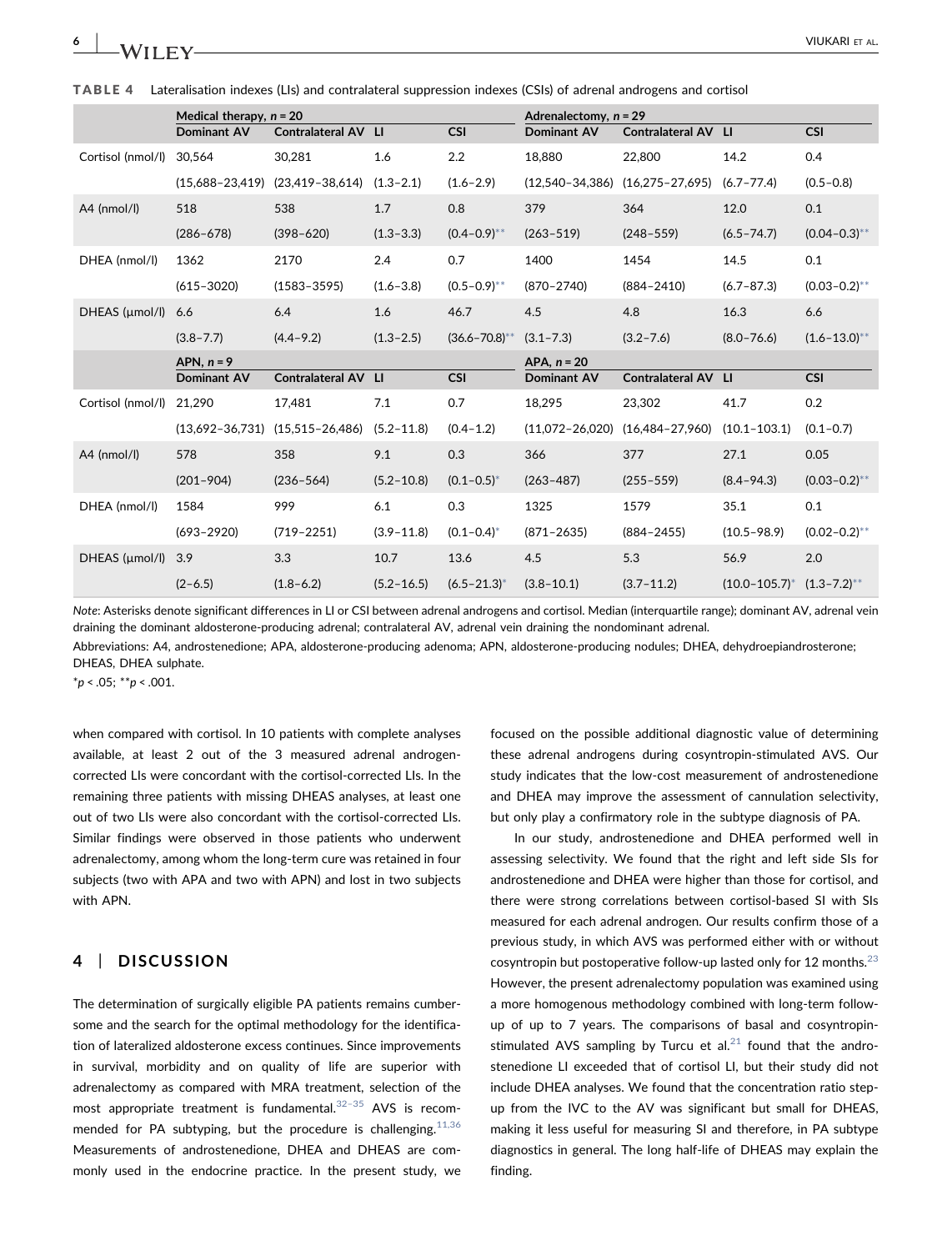<span id="page-6-0"></span>

FIGURE 1 ROC curve of lateralisation indexes calculated with cortisol and androstenedione, DHEA and DHEAS. A4, androstenedione; DHEA, dehydroepiandrosterone; DHEAS, DHEA sulphate; ROC, receiver operating characteristics [Color figure can be viewed at [wileyonlinelibrary.com](https://wileyonlinelibrary.com)]

We aimed to evaluate whether the use of androstenedione, DHEA and DHEAS in calculating the LI would provide additional benefit. Only few studies have evaluated the use of biomarkers other than cortisol in assessing the lateralisation under cosyntropin stimulation. $21-23$  $21-23$  Among these studies, cosyntropin was given as a single dose by Turcu et al.,  $21$  while continuous cosyntropin stimulation was administered to a subset of patients by Peitzsch et al. and Eisenhofer et al. $^{22,23}$  $^{22,23}$  $^{22,23}$  In the aforementioned investigations 31 and 68 patients, respectively, underwent analyses from samples taken during continuous cosyntropin stimulation. In line with the study using a single injection of cosyntropin, $21$  we found a strong correlation between LI values with cortisol and adrenal androgens during cosyntropin infusion.

All adrenalectomized patients showed biochemical cure and most showed clinical cure according to the PASO criteria at 3–6 months postoperatively, which is consistent with the literature. $9$  We related our LI data to the adrenalectomy outcome and performed a ROC analysis to assess LI cut‐offs for different adrenal androgens. Using these cut-offs, we observed that when cortisol-corrected LI was above 5.88 or below 2.00, adrenal androgen‐corrected LIs were always concordant with the cortisol‐based LIs. However, seven of the 13 patients with cortisol‐corrected LI ranging from 2.00 to 5.88 demonstrated some disagreement between cortisol and adrenal androgen‐based lateralisation (Table S1). Two of the six adrenalectomized subjects with LI up to 5.88 lost the initial clinical and biochemical cure during follow‐up, most probably due to progression of hyperplasia in the remaining adrenal gland. Earlier Turcu et al. $21$ found a discrepancy between pre‐ and post‐cosyntropin results in

patients with intermediate disease severity when compared with clear concordance in patients with robust lateralisation. This probably reflects the same hard‐to‐define population as in our study. Neither cortisol nor any single adrenal androgen‐corrected LI was able to perfectly distinguish between long-term cure and failure in the operated patients. Based on these findings, the performance of adrenal androgens was confirmatory but not superior to the cortisol‐ based LI in the lateralisation diagnostics of PA when continuous cosyntropin was used.

We could further characterize the adrenalectomy group to those with CYP11B2‐positive APA and those with APN, that is, patients with CYP11B2‐positive hyperplastic nodules, microadenomas or multiple aldosterone-producing micronodules  $(APMs)^{37}$  $(APMs)^{37}$  $(APMs)^{37}$  While the adrenal androgens performed well in the APA subgroup, the significantly higher LI values for DHEAS as compared to those with cortisol must be interpreted together with the problems detected in DHEAS‐based SI, which impede its value on the subtype diagnostic of PA. Furthermore, androstenedione and DHEA showed similar ratios of CSI in adrenalectomy and medical therapy groups as well as APA and APN subgroups as compared to cortisol whereas DHEAS performed less accurately.

Cosyntropin stimulation during AVS aims to improve the selectivity of cannulation and may improve the cure rate up to 20%-30%.<sup>[36,38](#page-8-10)</sup> However, it has been suggested to potentially reduce the LI value erroneously below the lateralisation limit.<sup>[38](#page-8-11)</sup> One probable reason for this is aberrant melanocortin 2 receptor (MC2R) expression in APA, which may in some cases mask true lateralisation, or even invert the side of lateralisation.<sup>[39](#page-8-12)</sup> In our study, conformity of lateralisation with cortisol‐based and other adrenal steroid‐based results suggests against major effect by cosyntropin stimulation.

The strengths of our study are its prospective design, long‐term follow‐up of the adrenalectomy group, use of CYP11B1 and CYP11B2 staining, and detailed analysis of the value of adrenal androgens in aiding the cure following AVS and the choice of therapy. However, our study has some limitations. The statistical power was primarily planned for comparing the performance of AVS compared with  $11C$ -metomidate positron emission tomography and the sample size for this secondary analysis is rather low considering small differences found between variables especially since the blood samples were inadequate for analysing DHEAS in all subjects. Additionally, because the ROC analysis was performed on the grounds of treatment choices based on cortisol‐corrected LI, the cut-offs derived from the analysis must be addressed with caution. On hindsight, we can speculate that the comparison of adrenocortical hormone‐corrected LIs to adrenal medullary metanephrine‐corrected LI would have been interesting. We cannot rule out the possibility of unilateral disease in cases without surgical treatment which leaves the open question whether cosyntropin stimulation causes a bias in subtype categorisation. Finally, evaluation of postoperative biochemical cure was not perfectly timed and the long‐term follow‐up included potassium but lacked measuring renin and aldosterone which would have given more solid proof of cure.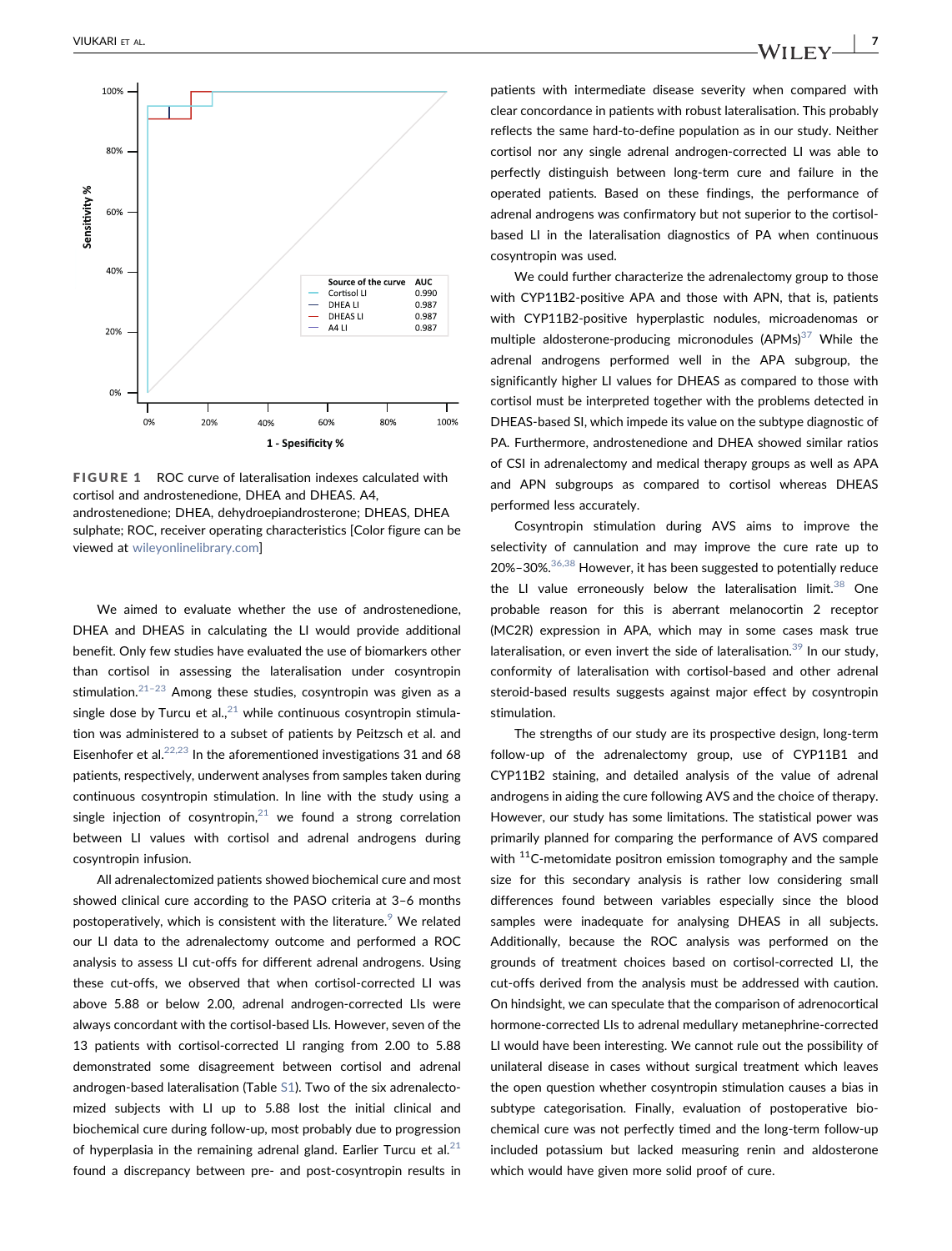8 | **IA/II EV** | **IA/II EV** | **IA/II EV** | **IA** 

In summary, in a well-defined group of PA patients, we report that the analyses of androstenedione and DHEA, but not of DHEAS, may improve the cannulation selectivity under cosyntropin‐infusion stimulated AVS. For the lateralisation diagnostics, the performance of adrenal androgens is confirmatory but not superior to cortisol‐based decision making, which proved to be reliable when compared with long‐term cure in adrenalectomized subjects. Furthermore, single adrenal androgen measurements perform impeccably when cortisol‐corrected LI is above 5.88 or below 2.00, but do not improve cortisol‐based subtyping. Whether analyses of multiple adrenal androgens support decision‐making between surgery and medical treatment in case of borderline LI values deserves further studying. However, these results do not support the implementation of additional adrenal androgens to contemporary practice.

#### ACKNOWLEDGMENTS

The authors are grateful to research nurses Leena Koppanen and Paula Erkkilä for their skilful technical assistance. This study was supported by a research grant from Emil Aaltonen Foundation (E.K.), Pirkanmaa Regional Fund of the Finnish Cultural Foundation (E.K., I.P.), the Competitive State Research Financing of the Expert Responsibility Area of Tampere University Hospital (VTR 9AB057, I.P.), the Research funding provided by theTampere University Hospital (MK262, P.I.N.), a research grant from the Jalmari and Rauha Ahokas Foundation (N.M.), Sigrid Jusélius Foundation (I.P.), and Helsinki University Hospital research grants (VTR TYH2020402, N.M., TYH2019254 C.S.J).

#### CONFLICTS OF INTEREST

The authors declare no conflicts of interest.

#### AUTHOR CONTRIBUTIONS

Eeva Kokko and Marianna Viukari reviewed the literature and wrote the original version of the manuscript. Marianna Viukari performed statistical analyses. Ilkka Pörsti, Pasi I. Nevalainen, and Niina Matikainen participated in the design of technical details and methodology of the study. All authors contributed to the discussion and editing of the manuscript. Niina Matikainen and Pasi I. Nevalainen were responsible for designing and conducting the study. All authors take the responsibility for the contents of the manuscript

#### DATA AVAILABILITY STATEMENT

The data that support the findings of this study are available from the corresponding author upon reasonable request.

#### ORCID

Marianna Viukari D<http://orcid.org/0000-0001-9720-5026>

#### **REFERENCES**

<span id="page-7-0"></span>1. Funder JW, Carey RM, Mantero F, et al. The management of primary aldosteronism: case detection, diagnosis, and treatment: an endocrine society clinical practice guideline. J Clin Endocrinol Metab. 2016;101(5):1889‐1916. [doi:10.1210/jc.2015-4061](https://doi.org/10.1210/jc.2015-4061)

- 2. Omata K, Satoh F, Morimoto R, et al. Cellular and genetic causes of idiopathic hyperaldosteronism. Hypertension. 2018;72(4):874‐880. [doi:10.1161/HYPERTENSIONAHA.118.11086](https://doi.org/10.1161/HYPERTENSIONAHA.118.11086)
- <span id="page-7-1"></span>3. Rossi GP, Bernini G, Caliumi C, et al. A prospective study of the prevalence of primary aldosteronism in 1,125 hypertensive patients. J Am Coll Cardiol. 2006;48(11):2293‐2300. [doi:10.1016/j.jacc.2006.](https://doi.org/10.1016/j.jacc.2006.07.059) [07.059](https://doi.org/10.1016/j.jacc.2006.07.059)
- 4. Monticone S, Burrello J, Tizzani D, et al. Prevalence and clinical manifestations of primary aldosteronism encountered in primary care practice. J Am Coll Cardiol. 2017;69(14):1811‐1820. [doi:10.](https://doi.org/10.1016/j.jacc.2017.01.052) [1016/j.jacc.2017.01.052](https://doi.org/10.1016/j.jacc.2017.01.052)
- <span id="page-7-2"></span>5. Amar L, Plouin PF, Steichen O. Aldosterone‐producing adenoma and other surgically correctable forms of primary aldosteronism. Orphanet J Rare Dis. 2010;5(1):9. [doi:10.1186/1750-1172-5-9](https://doi.org/10.1186/1750-1172-5-9)
- 6. Muth A, Ragnarsson O, Johannsson G, Wängberg B. Systematic review of surgery and outcomes in patients with primary aldosteronism. Br J Surg. 2015;102(4):307‐317. [doi:10.1002/bjs.9744](https://doi.org/10.1002/bjs.9744)
- <span id="page-7-9"></span>7. Soinio M, Luukkonen AK, Seppanen M, et al. Functional imaging with 11C-metomidate PET for subtype diagnosis in primary aldosteronism. Eur J Endocrinol. 2020;183(6):539‐550. [doi:10.](https://doi.org/10.1530/EJE-20-0532) [1530/EJE-20-0532](https://doi.org/10.1530/EJE-20-0532)
- 8. Burton TJ, Mackenzie IS, Balan K, et al. Evaluation of the sensitivity and specificity of  $^{11}$ C-metomidate positron emission tomography (PET)‐CT for lateralizing aldosterone secretion by Conn's adenomas. J Clin Endocrinol Metab. 2012;97(1):100‐109. [doi:10.1210/jc.](https://doi.org/10.1210/jc.2011-1537) [2011-1537](https://doi.org/10.1210/jc.2011-1537)
- <span id="page-7-3"></span>9. Williams TA, Burrello J, Sechi LA, et al. Computed tomography and adrenal venous sampling in the diagnosis of unilateral primary aldosteronism. Hypertension. 2018;72(3):641‐649. [doi:10.1161/](https://doi.org/10.1161/HYPERTENSIONAHA.118.11382) [HYPERTENSIONAHA.118.11382](https://doi.org/10.1161/HYPERTENSIONAHA.118.11382)
- <span id="page-7-4"></span>10. Laurent I, Astere M, Zheng F, et al. Adrenal venous sampling with or without adrenocorticotropic hormone stimulation: a meta‐ analysis. J Clin Endocrinol Metab. 2019;104(4):1060‐1068. [doi:10.](https://doi.org/10.1210/jc.2018-01324) [1210/jc.2018-01324](https://doi.org/10.1210/jc.2018-01324)
- <span id="page-7-5"></span>11. Rossi GP, Auchus RJ, Brown M, et al. An expert consensus statement on use of adrenal vein sampling for the subtyping of primary aldosteronism. Hypertension. 2014;63(1):151-160. [doi:10.](https://doi.org/10.1161/HYPERTENSIONAHA.113.02097) [1161/HYPERTENSIONAHA.113.02097](https://doi.org/10.1161/HYPERTENSIONAHA.113.02097)
- <span id="page-7-6"></span>12. Späth M, Korovkin S, Antke C, Anlauf M, Willenberg HS. Aldosterone- and cortisol-co-secreting adrenal tumors: the lost subtype of primary aldosteronism. Eur J Endocrinol. 2011;164(4): 447‐455. [doi:10.1530/EJE-10-1070](https://doi.org/10.1530/EJE-10-1070)
- 13. Arlt W, Lang K, Sitch AJ, et al. Steroid metabolome analysis reveals prevalent glucocorticoid excess in primary aldosteronism. JCI Insight. 2017;2(8):e93136. [doi:10.1172/jci.insight.93136](https://doi.org/10.1172/jci.insight.93136)
- <span id="page-7-7"></span>14. Tanemoto M, Suzuki T, Abe M, Abe T, Ito S. Physiologic variance of corticotropin affects diagnosis in adrenal vein sampling. Eur J Endocrinol. 2009;160(3):459‐463. [doi:10.1530/EJE-08-0840](https://doi.org/10.1530/EJE-08-0840)
- 15. Seccia TM, Miotto D, Battistel M, et al. A stress reaction affects assessment of selectivity of adrenal venous sampling and of lateralization of aldosterone excess in primary aldosteronism. Eur J Endocrinol. 2012;166(5):869‐875. [doi:10.1530/EJE-](https://doi.org/10.1530/EJE-11-0972)[11-0972](https://doi.org/10.1530/EJE-11-0972)
- <span id="page-7-8"></span>16. Dekkers T, Deinum J, Schultzekool LJ, et al. Plasma metanephrine for assessing the selectivity of adrenal venous sampling. Hypertension. 2013;62(6):1152‐1157. [doi:10.1161/HYPERTENSIO](https://doi.org/10.1161/HYPERTENSIONAHA.113.01601) [NAHA.113.01601](https://doi.org/10.1161/HYPERTENSIONAHA.113.01601)
- 17. Ceolotto G, Antonelli G, Maiolino G, et al. Androstenedione and 17‐ α‐hydroxyprogesterone are better indicators of adrenal vein sampling selectivity than cortisol. Hypertension. 2017;70(2): 342‐346. [doi:10.1161/HYPERTENSIONAHA.117.09415](https://doi.org/10.1161/HYPERTENSIONAHA.117.09415)
- 18. Nilubol N, Soldin SJ, Patel D, et al. 11‐Deoxycortisol may be superior to cortisol in confirming a successful adrenal vein catheterization without cosyntropin: a pilot study. Int J Endocr Oncol. 2017;4(2): 75‐83. [doi:10.2217/ije-2016-0020](https://doi.org/10.2217/ije-2016-0020)